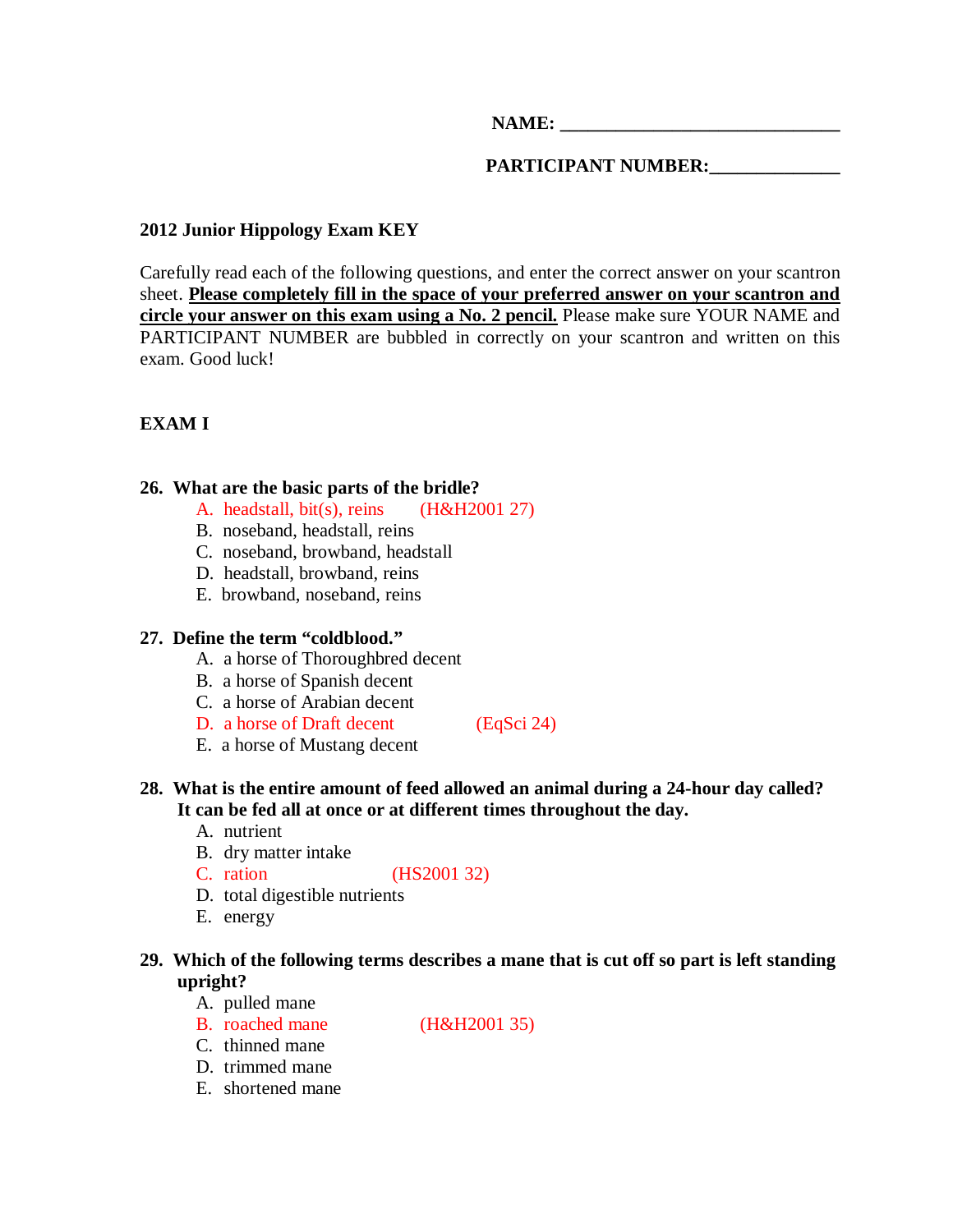- **30. Which of the following gaits is the slowest gait, and is common to all breeds of horse?** 
	- A. canter
	- B. jog
	- C. rack
	- D. pace
	- E. walk (EqSci 70)

# **31. What term describes a chemical substance capable of destroying or eliminating parasitic worms?**

- A. supplement
- B. by-product
- C. anthelmintic (HS2001 56)
- D. concentrate
- E. antibiotic
- **32. What is a piece of grooming equipment used to remove dirt and mud from a horse's coat called? It has a flat back and the front contains several rows of rubber or metal teeth.** 
	- A. body brush
	- B. hoof pick
	- C. dandy brush
	- D. face brush
	- E. curry comb (LOOK 17)
- **33. What is the name of the milk produced by the mare during the first few days after foaling that supplies the newborn foal with antibodies to protect the foal against diseases?** 
	- A. first milk
	- B. kumiss
	- C. mastitis
	- D. colostrum (BYOV 85)

E. antibody milk

#### **34. What another term for a horse's sense of smell?**

- A. tactile sense
- B. olfactory sense (EqSci 61)
- C. auditory sense
- D. monocular sense
- E. palatable sense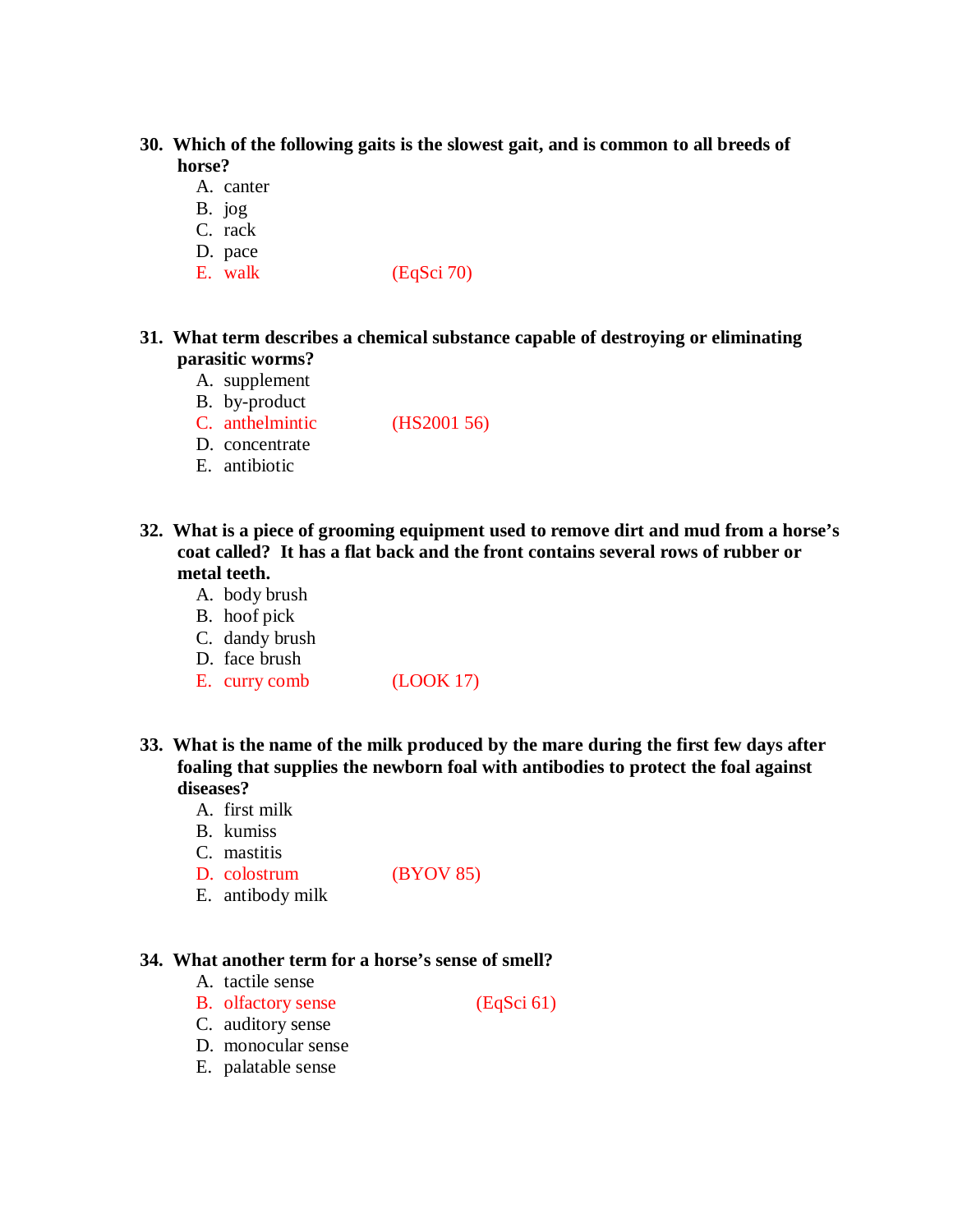### **35. What is a "relay of mounts" called?**

- A. longe
- B. gymkhana
- C. chukker
- D. remuda (H&H2001 40)
- E. hack

# **36. Which of the following body parts is part of the digestive system?**

- A. cecum (HS2001 28)
- B. uterus
- C. trachea
- D. bronchi
- E. cervix

# **37. What is an ergot?**

- A. a downward rotation of the toe of the coffin bone inside the hoof due to chronic founder or laminitis
- B. the top of a horse's head, just back of the ears
- C. a thin, sharp, arched neck
- D. a horse that holds its head too high and its nose out
- E. a horny growth behind the fetlock joint (H&H2001 9)

## **38. Which of the following is classified as a macro-mineral?**

- 
- A. potassium (EqSci 131)
- B. copper
- C. iodine
- D. iron
- E. zinc

# **39. Which of the following is NOT a fat-soluble vitamin?**

- A. vitamin A
- B. vitamin C (EqSci 122)
- C. vitamin D
- D. vitamin E
- E. vitamin K

## **40. Which of the following nutrients contains nitrogen?**

- A. vitamins
- B. protein (EqSci 117)
- C. carbohydrates
- D. minerals
- E. fats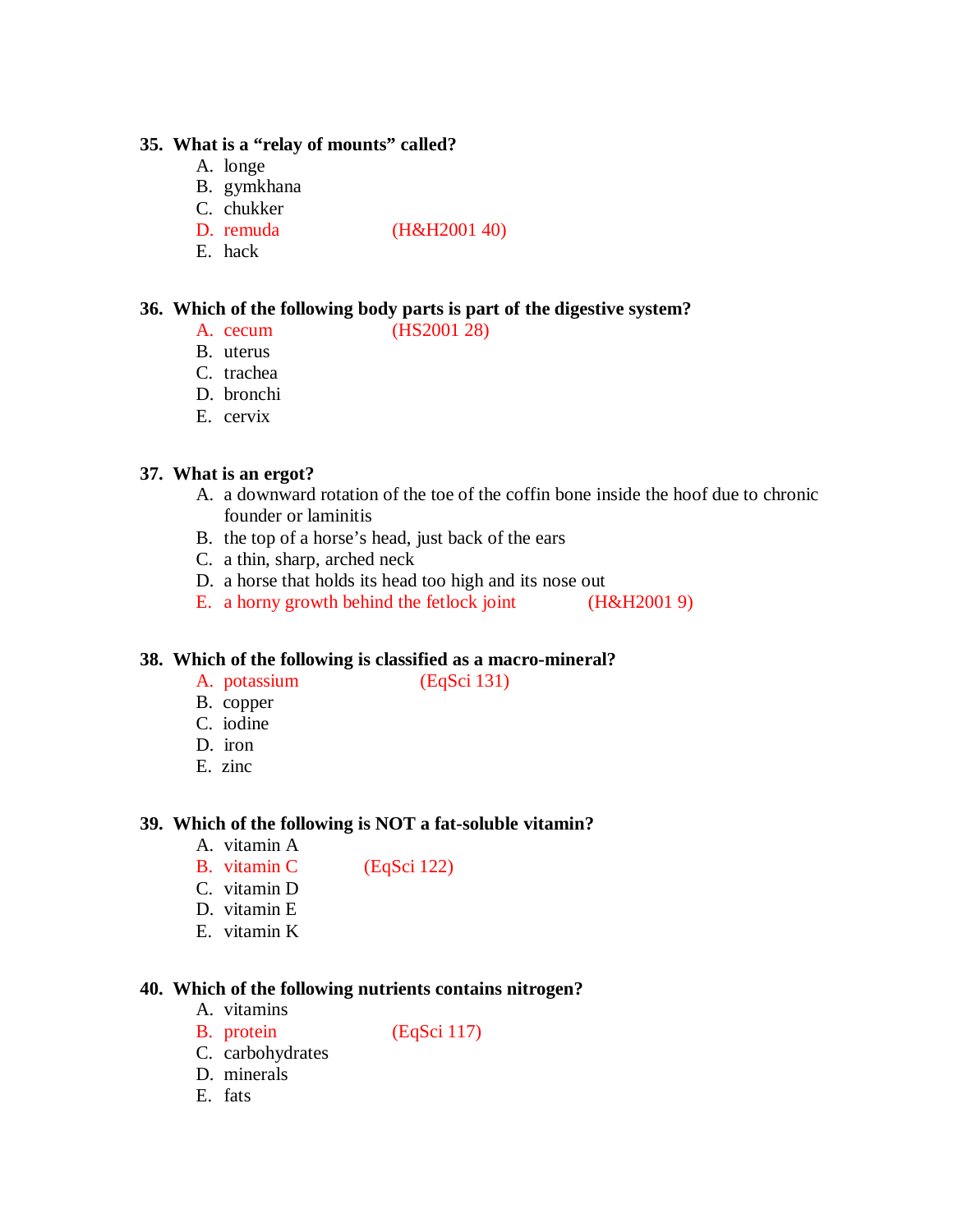**Please match the following reproductive terms to their correct definitions. Each answer will be used only one time.** (HS2001 22-24)

| 41. Hormone             | A. This is the narrow passage or doorway<br>between the female's vagina and uterus. |
|-------------------------|-------------------------------------------------------------------------------------|
| <b>42. Follicle</b>     | B. A bubble-like structure on the ovary which<br>contains an egg.                   |
| <b>43. Vas Deferens</b> | C. A body-regulating chemical secreted by a<br>gland into the bloodstream.          |
| 44. Cervix              | D. The dense center of a cell. It contains the<br>genetic material.                 |
| 45. Nucleus             | E. The tube that carries sperm from the<br>epididymis to the urethra in the male.   |

# **46. Which of the following equipment would be ILLEGAL at the 2012 NC State 4-H Horse Show?**

- A. pelham bit
- B. tom thumb bit
- C. loose ring snaffle
- D. bosal
- E. mechanical hackamore (4-HR&R III-F.3)

## **47. What is equitation?**

- A. the art of horseback riding (H&H2001 24)
- B. the rising and descending of the rider in the saddle at the trot
- C. the equipment and clothing used when showing
- D. the art of understanding the horse's needs
- E. the study of the horse

## **48. Which of the following conditions would NOT be considered an unsoundness?**

- A. cataract
- B. bowed tendon
- C. roaring
- D. parrot mouth
- 

E. splint (HS2001 13)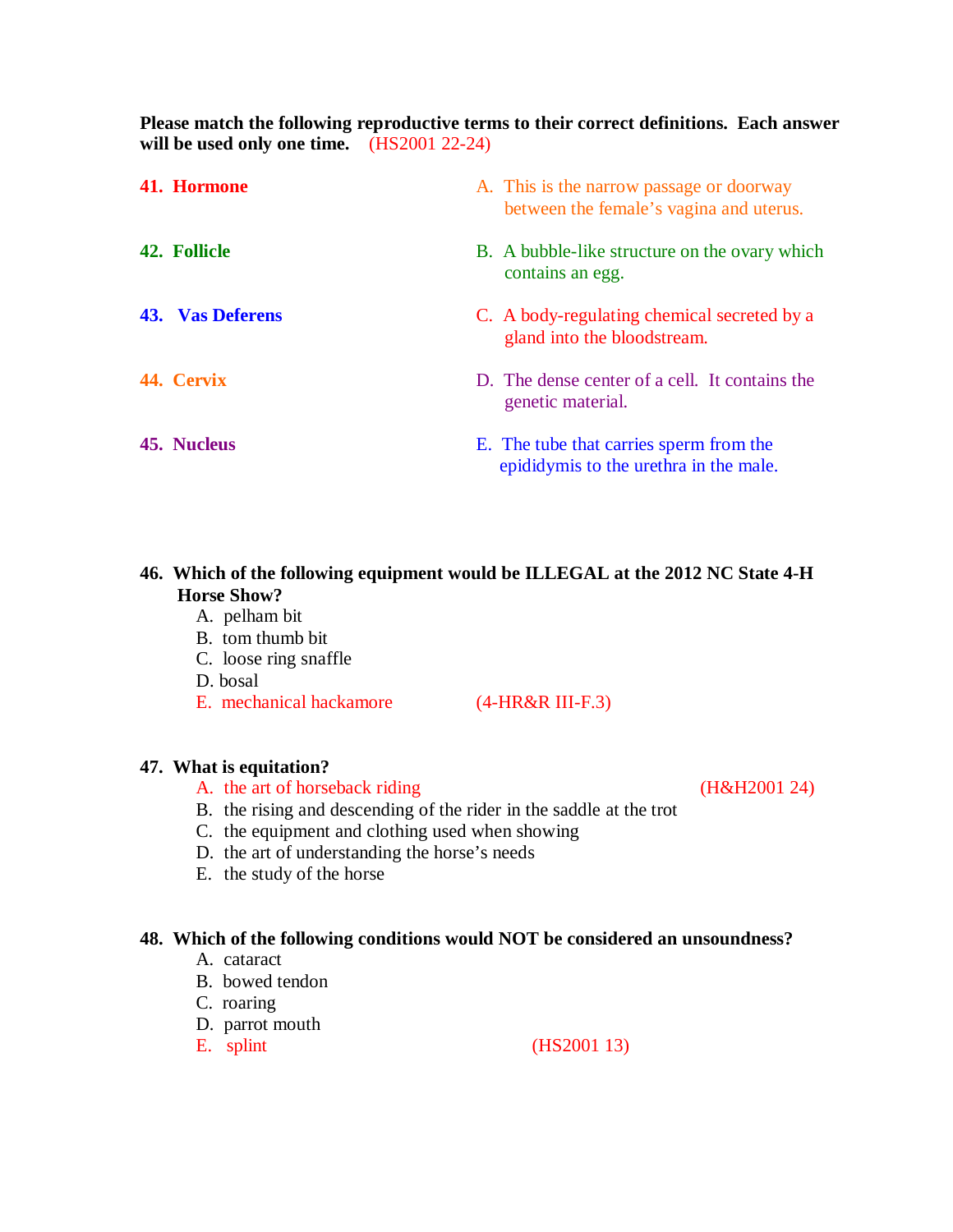#### **49. Which of the following is part of the horse's hindgut?**

- A. stomach
- B. esophagus
- C. cecum (EqSci 112)
- D. ileum
- E. mouth
- **50. Which of the following is a serious ailment of the sensitive laminae, possibly caused by overeating grain or lush pasture? This condition occurs most often in the front feet, but may affect all four.** 
	- A. founder (H&H2001 50)
	- B. corns
	- C. ringbone
	- D. navicular disease
	- E. thrush

# **EXAM II**

# **51. What selecting a hay, with which of the following hays would you be concerned about potential blister beetle poisoning?**

- A. fescue
- B. timothy
- C. alfalfa (BYOV 33)
- D. orchardgrass
- E. costal/bermuda

#### **52. Which of the following colors is NOT considered one of the base coat colors?**

- A. black
- B. bay
- C. palomino (EqSci 39)

- D. chestnut
- E. all of the above are basic coat colors

#### **53. Which of the following would NOT be a recommended biosecurity measure?**

- A. disinfecting your boots before wearing them to another farm
- B. isolating new animals for 14 days before letting them out in your herd
- C. reuse needles for all horses in your barn when vaccinating (EqSci 194)
- D. disinfect your trailer between uses
- E. provide a boot dip of disinfectant for people entering your farm to clean their boots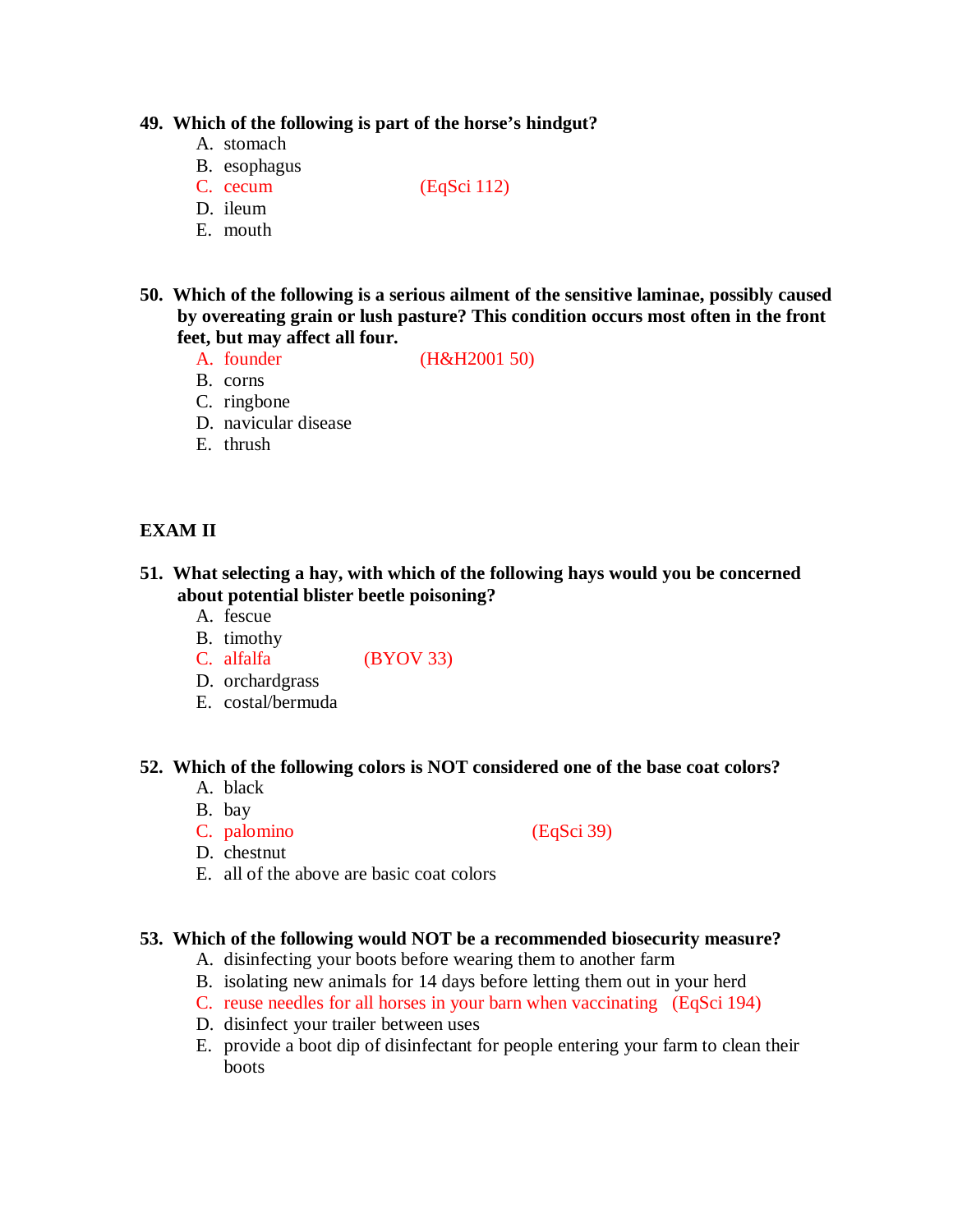- **54. Which disease is characterized by an acute respiratory infection that is transmitted by nose to nose contact or by coughing? This virus can also be carried through the stallion's semen and cause abortions in mares.** 
	- A. Aniridia
	- B. Equine Viral Arteritis (EqSci 177)
	- C. Equine Infectious Anemia
	- D. Rabies
	- E. Heaves

### **55. What term refers to a horse's physical appearance, or what it "looks like?"**

- A. phenotype (EqSci 91)
- B. genotype
- C. homozygous
- D. heterozygous
- E. polygenic trait

### **56. Which of the following would NOT be a safe thing to do when leading your horse?**

- A. walking beside your horse's left shoulder
- B. keeping a secure hold on the lead rope
- C. turning your horse around to face you before removing a halter
- D. preventing the lead rope from dragging on the ground
- E. wrapping the lead rope around your hand to improve grip (H&H2001 52)

### **57. How many furlongs is a one mile race?**

- A. 10 furlongs
- B. 8 furlongs (LOOK 25)
- C. 4 furlongs
- D. 12 furlongs
- E. 6 furlongs

#### **58. Which of the following is NOT a four beat gait?**

- A. gallop
- B. slow gait
- C. walk
- D. canter (EqSci 74)
- E. fox trot

# **59. When feeding your horse, which of the following is NOT considered a concentrate feed?**

- A. grain
- B. energy-rich supplements
- C. hay (HS2001 37)
- D. by-product feeds
- E. vitamin and mineral supplements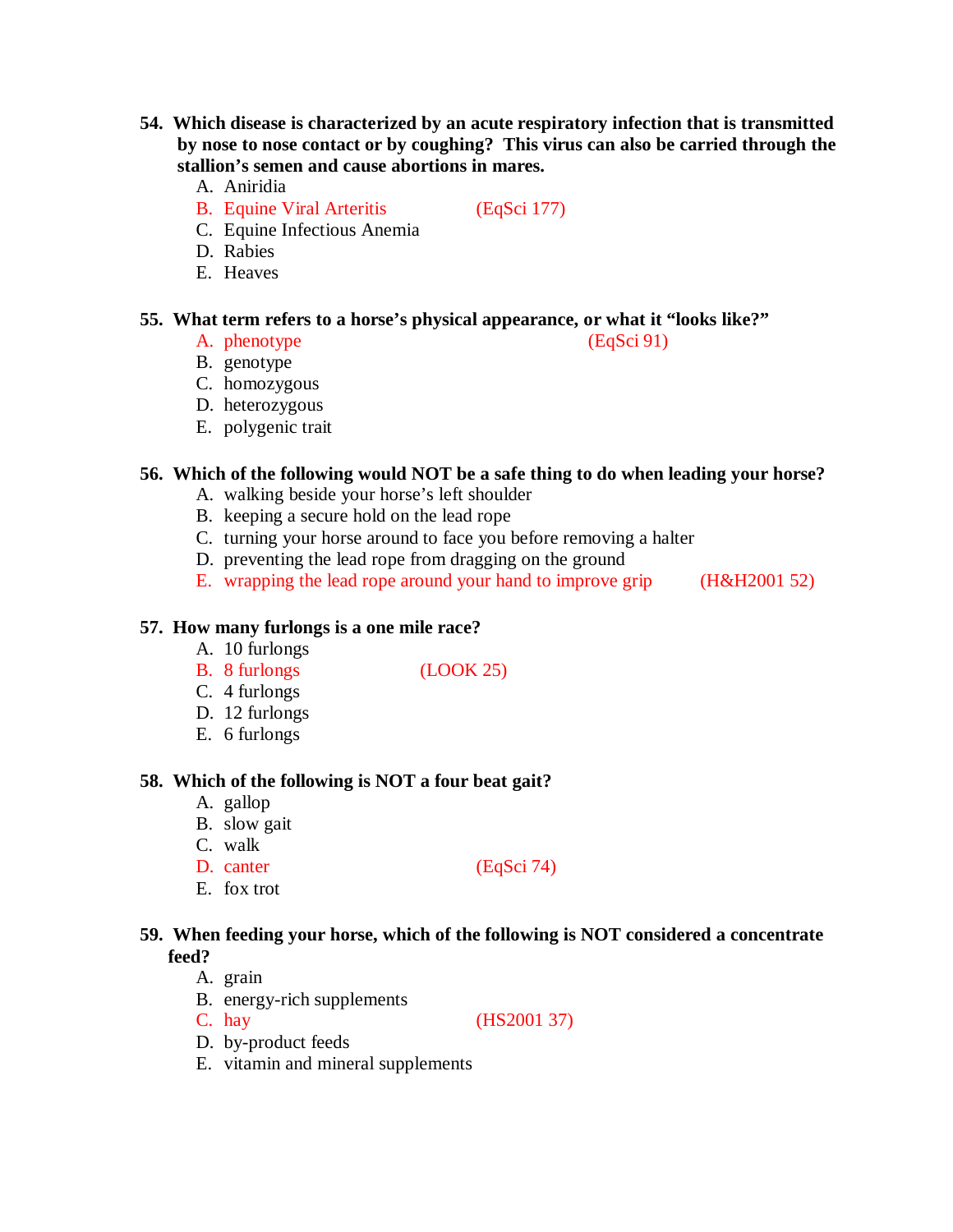## **60. Which of the following is NOT an important part of a set of oral reasons?**

A. length (H&H2001 14)

- B. presentation
- C. delivery
- D. completeness
- E. accuracy

**Please match the following dental terminology to its correct description. Each answer**  will be used only one time. **(HS2001 14-15)** 

| <b>61. Cup</b>          | A. Refers to a smooth biting surface of the<br>upper and lower incisors after the cups have<br>disappeared at eleven years of age or older. |
|-------------------------|---------------------------------------------------------------------------------------------------------------------------------------------|
| 62. Full Mouth          | B. The hollow space on the wearing surface of<br>an incisor.                                                                                |
| 63. Wolf Teeth          | C. The small teeth that may appear in front of<br>the upper molars, generally found in male<br>horses.                                      |
| <b>64. Smooth Mouth</b> | E. Teeth that appear in the interdental space on<br>a male horse at five years of age. Sometimes<br>referred to as tushes.                  |
| <b>65. Canine Teeth</b> | D. When a horse has a complete set of<br>permanent incisors, at five years of age.                                                          |

#### **66. What is the average gestation length of the mare?**

- A. 202-248 days
- B. 252-283 days
- C. 335-342 days (HS2001 25)
- D. 383-401days
- E. 415-460 days

# **67. What term describes a horse who has rolled in its stall, become wedged against the wall, and cannot get up without human assistance?**

- A. stuck
- B. cast (LOOK 12)

C. inverted

- D. down
- E. none of the above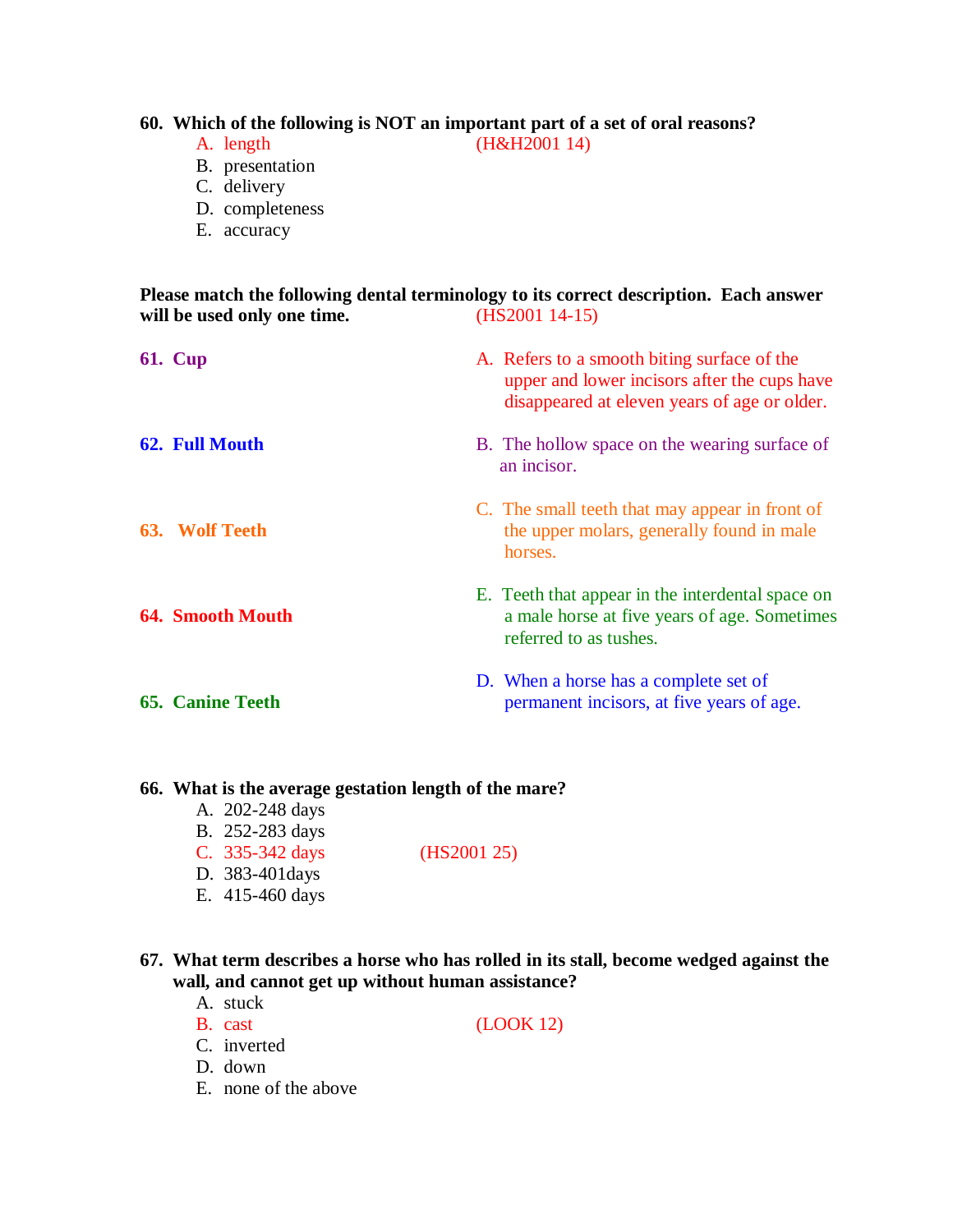#### **68. Which of the following is NOT a short stirrup class at the State 4-H Horse Show?**

- A. showmanship
- B. hunter under saddle
- C. hunter over fences
- D. pleasure on the flat (4-HR&R I-C.1.f.)
- E. equitation on the flat

## **69. Which of the following is NOT part of the horse's hoof?**

- A. toe
- B. sole
- C. commissure
- D. bar
- E. sock (BH 26)

## **70. What is a nutrient?**

- A. a feed that is high in fiber
- B. a feed constituent that aids in the support of life (HS2001 32)
- C. a mineral needed by the horse's body for growth
- D. a feed that is low in fiber
- E. a feed supplement

## **71. Which of the following is NOT a face marking?**

- A. star
- B. stripe
- C. blaze
- D. coronet (H&H2001 5)
- E. snip

# **72. Where does the bit lie in the horse's mouth?**

A. on the bars (H&H2001 29)

- B. on the wolf teeth
- C. on the canine teeth
- D. on the centers
- E. on the molars

#### **73. Which of the following parasites is actually a fungus?**

- A. bloodworm
- B. pinworm
- C. threadworm
- D. ringworm (EqSci 187)
- E. roundworm